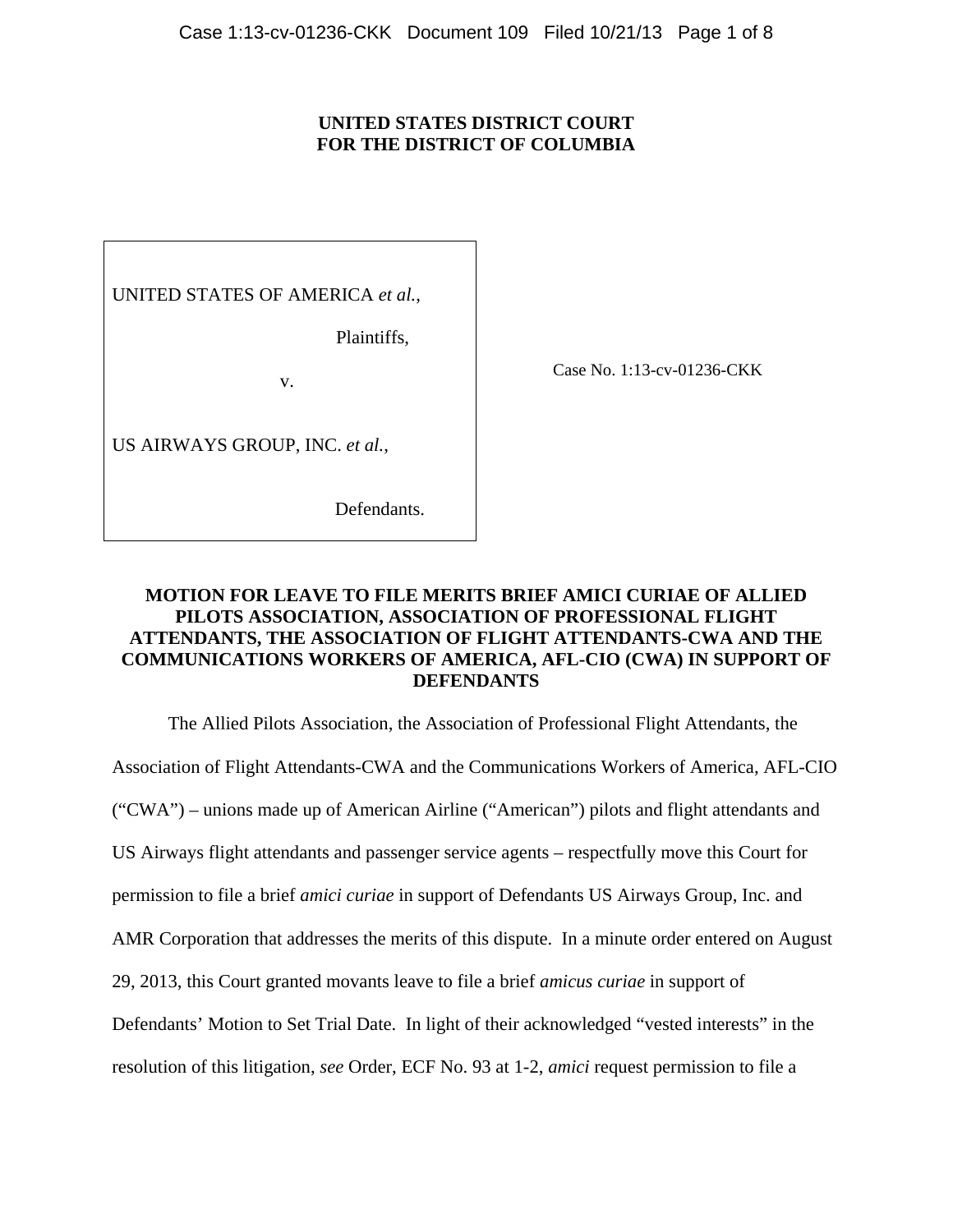#### Case 1:13-cv-01236-CKK Document 109 Filed 10/21/13 Page 2 of 8

further brief explaining why they support the merger and addressing certain benefits to competition that will flow from approval of the merger.

*Amici* have sought the consent of the parties to this litigation. Defendants consent to *amici*'s filing of a brief on the merits. The United States does not object to the filing of a brief *amici curiae*, provided that all interested labor unions join in a single brief. The State plaintiffs have not responded to *amici*'s request for permission to file.

#### **I. INTEREST OF THE AMICI**

 The Allied Pilots Association ("APA"), located at 14600 Trinity Blvd., Suite 500, Fort Worth, TX 76155-2512, an unincorporated association, is a labor union founded in 1963 by a group of American Airlines pilots. The APA is the largest independent pilots' union in the world. The APA is the certified collective bargaining agent for approximately 10,036 American pilots, 100% of its mainline pilots and approximately 76% of its total pilots.

 The Association of Professional Flight Attendants ("APFA"), located at 1004 West Euless Boulevard, Euless, Texas 76040, is the certified bargaining representative of approximately 16,000 Flight Attendants employed by American Airlines. Today, this workforce is about 36% smaller than it was in May 2002, when almost 25,000 Flight Attendants worked for American.

 The Association of Flight Attendants-CWA ("AFA"), located at 501 Third Street, NW, Washington, DC 20001, is the certified collective bargaining representative for the approximately 1,800 flight attendants employed by American Eagle Airlines, Inc., the wholly owned subsidiary of American Airlines. AFA is also the certified collective bargaining representative for the approximately 8,000 flight attendants employed by US Airways, Inc. AFA has a direct financial interest in the successful re-organization of American Airlines and its

- 2 -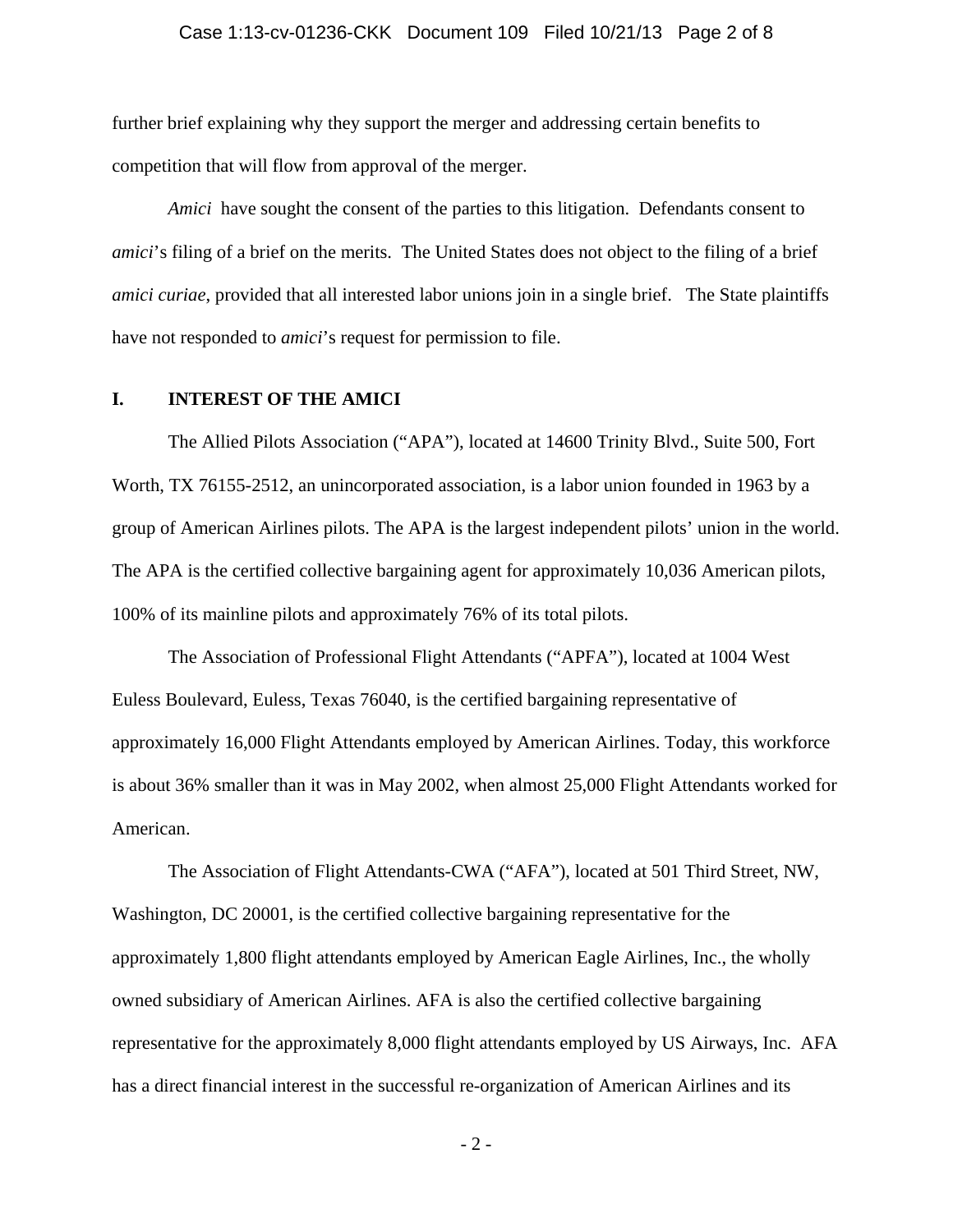#### Case 1:13-cv-01236-CKK Document 109 Filed 10/21/13 Page 3 of 8

emergence from bankruptcy protection through the consummation of its agreed-to merger with US Airways.

 The Communications Workers of America, AFL-CIO ("CWA"), the largest telecommunications union in the world, represents over 700,000 men and women in both private and public sectors, including over half a million workers who are building the Information Highway. CWA members work in telecommunications, broadcasting, cable TV, journalism, publishing, manufacturing, airlines, customer service, government service, health care, education, and other fields.

 The careers of the American and US Airways employees represented by *amici* depend heavily on the competitive success of the merged entity and the airline industry as a whole. Because of industry-wide seniority rules, pilots and flight attendants tend to stay with one carrier for their entire careers. For instance, the average tenure of the current APA pilots is almost 18 years and on average flight attendants have worked for American for more than 20 years. Thus, it is fair to say that few interested parties care more than the *amici*'s members about the long-term survival and competitiveness of the new American Airlines.

### **II. ARGUMENT**

 This Court previously recognized the interest of *amici* unions in the consummation of the US Airways-American Airlines merger in granting their motion for leave to file a brief *amicus curiae* in support of the Defendants' proposed trial schedule. *See* Minute Order (Aug. 29, 2013). And in its recent order denying the United States' motion to stay the trial, the Court acknowledged the "vested interest" of *amici* – "particularly employees of the Defendants" – in a timely adjudication of the case. ECF No. 93 at 1-2.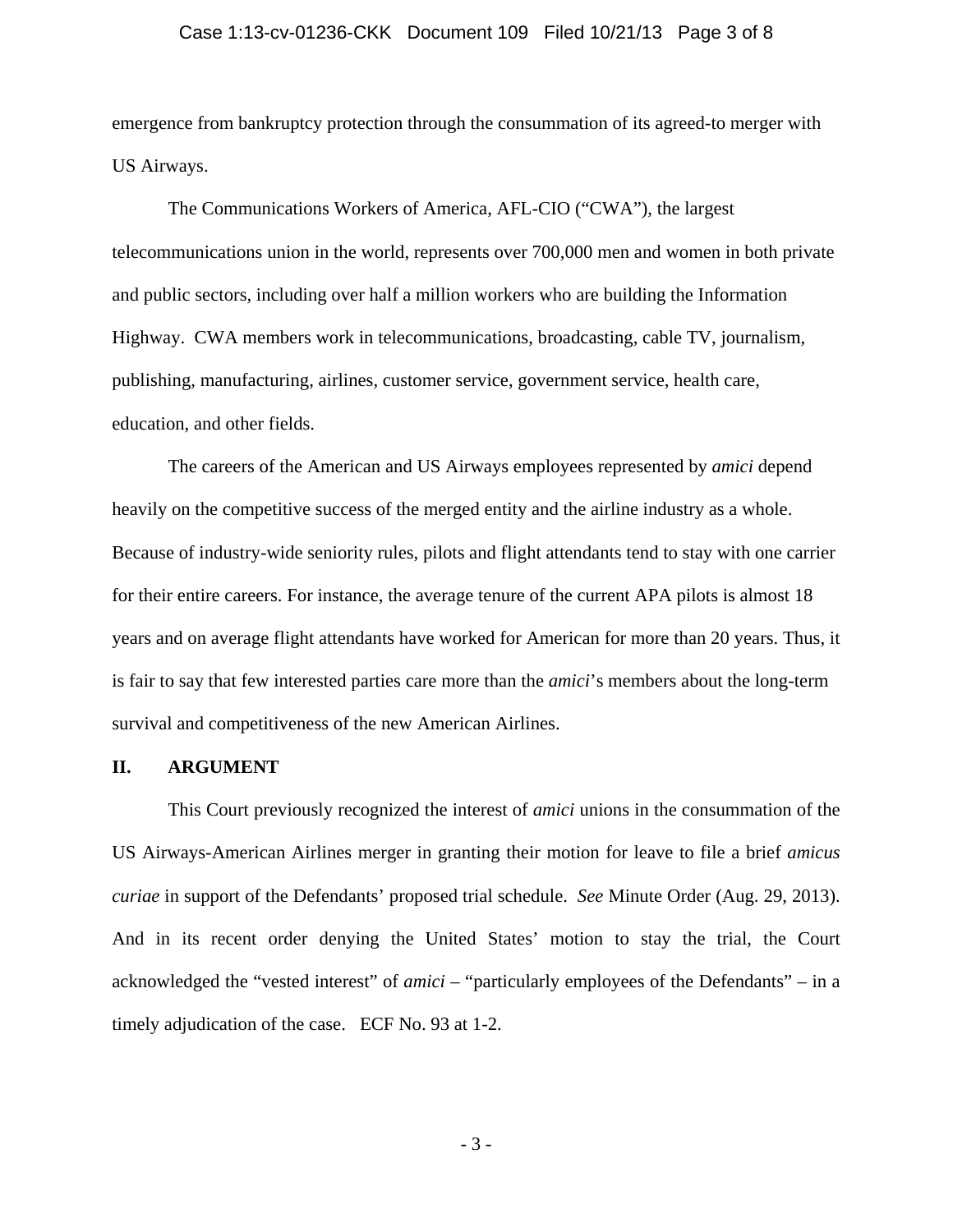#### Case 1:13-cv-01236-CKK Document 109 Filed 10/21/13 Page 4 of 8

 By this motion, those employees merely seek the same *amicus curiae* status in order to provide their distinct views on the merits of dispute. As previously noted, *amici* are the principal unions representing American's pilots and flight attendants and the union representing US Airways' flight attendants and passenger service agents. *Amici* have a substantial interest in the outcome of this litigation and a viewpoint that will assist the Court in deciding the case. Their brief *amici curiae* will explain in greater depth their reasons for support the merger and the competitive benefits that flow from it.

 As this Court has recognized, an *amicus curiae* "does not represent the parties but participates only for the benefit of the Court." *United States of America v. Microsoft Corp.,* 2002 WL 319366,  $*2$  (D.D.C. 2002). "District Courts have inherent authority to appoint or deny amici which is derived from Rule 29 of the Federal Rules of Appellate Procedure." *Jin v. Ministry of State Security*, 557 F.Supp.2d 131. 136 (D.D.C. 2008) (citation omitted). It is "solely within the discretion of the Court to determine the fact, extent, and manner of participation by the amicus." *United States of America v. Microsoft Corp*., 2002 WL 319366, \*2 (D.D.C. 2002). *Amicus* participation should be permitted, among other reasons, when a party "has unique information or perspective that can help the court beyond the help that the lawyers for the parties are able to provide." *Jin v. Ministry of State Security*, 557 F.Supp.2d 131. 136 (D.D.C. 2008) (citation omitted).

 The careers of *amici*'s members are inextricably linked to the success of American. The pilots and flight attendants, for instance, frequently spend their entire career with American. Their futures will be determined by the long-term viability and competitiveness of American. Whether American is allowed to proceed with the merger or is required to operate as a standalone airline will have a drastic impact on the employees represented by *amici*. *Amici* are able to

- 4 -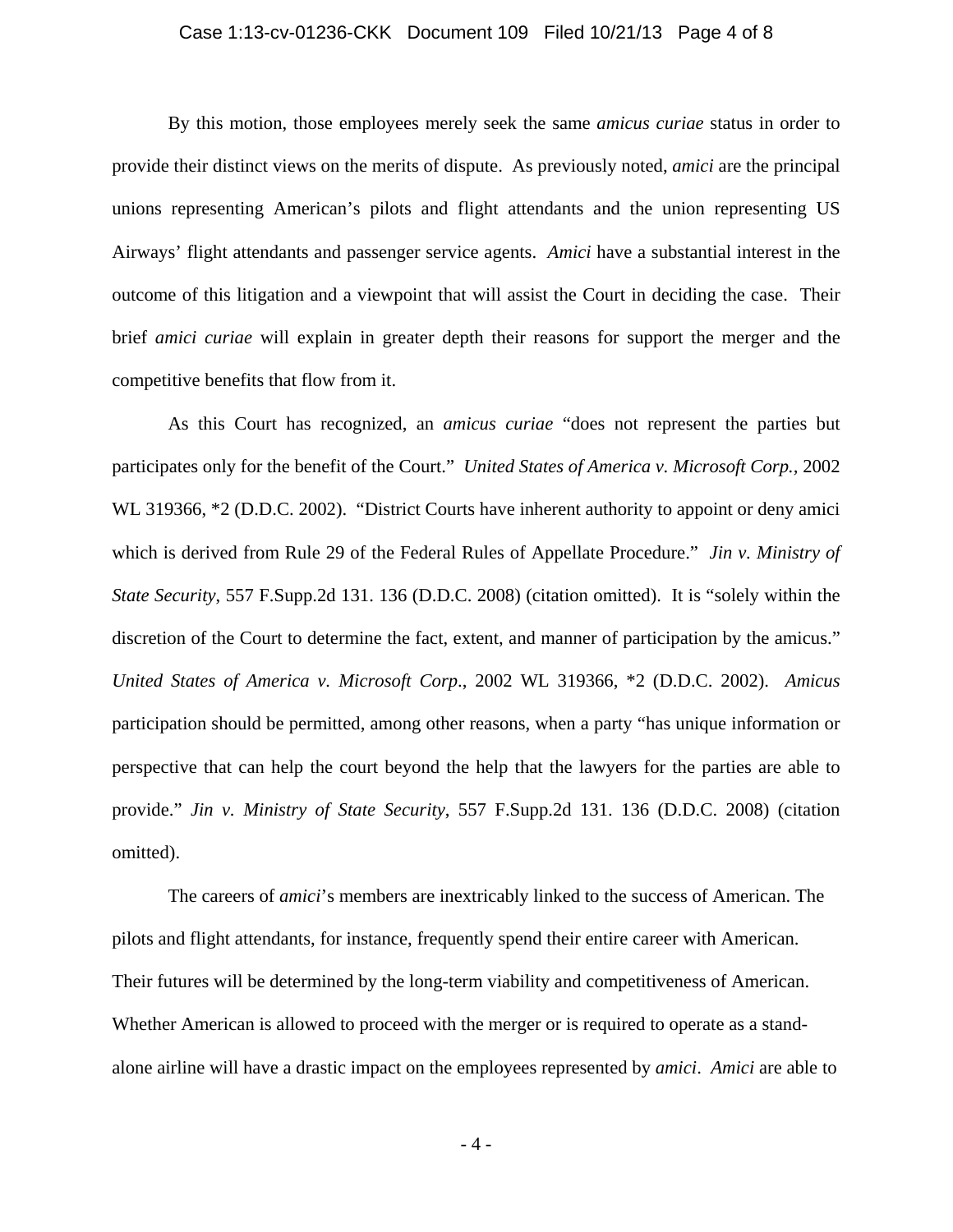## Case 1:13-cv-01236-CKK Document 109 Filed 10/21/13 Page 5 of 8

provide unique information and perspective with respect to the impact on employees of the merger.

*Amici* have sought to reduce any burden on the Court from multiple pleadings by uniting their voices in a single brief. *Amici* will not participate in the presentation of evidence, will comply with any applicable page limitations and other terms of *amicus* participation, and will participate in oral argument only to the extent that the Court requests such argument on its own motion.

 Therefore, *amici* respectfully requests that the court grant them leave to file a brief *amicus curiae* on such terms as established by the Court.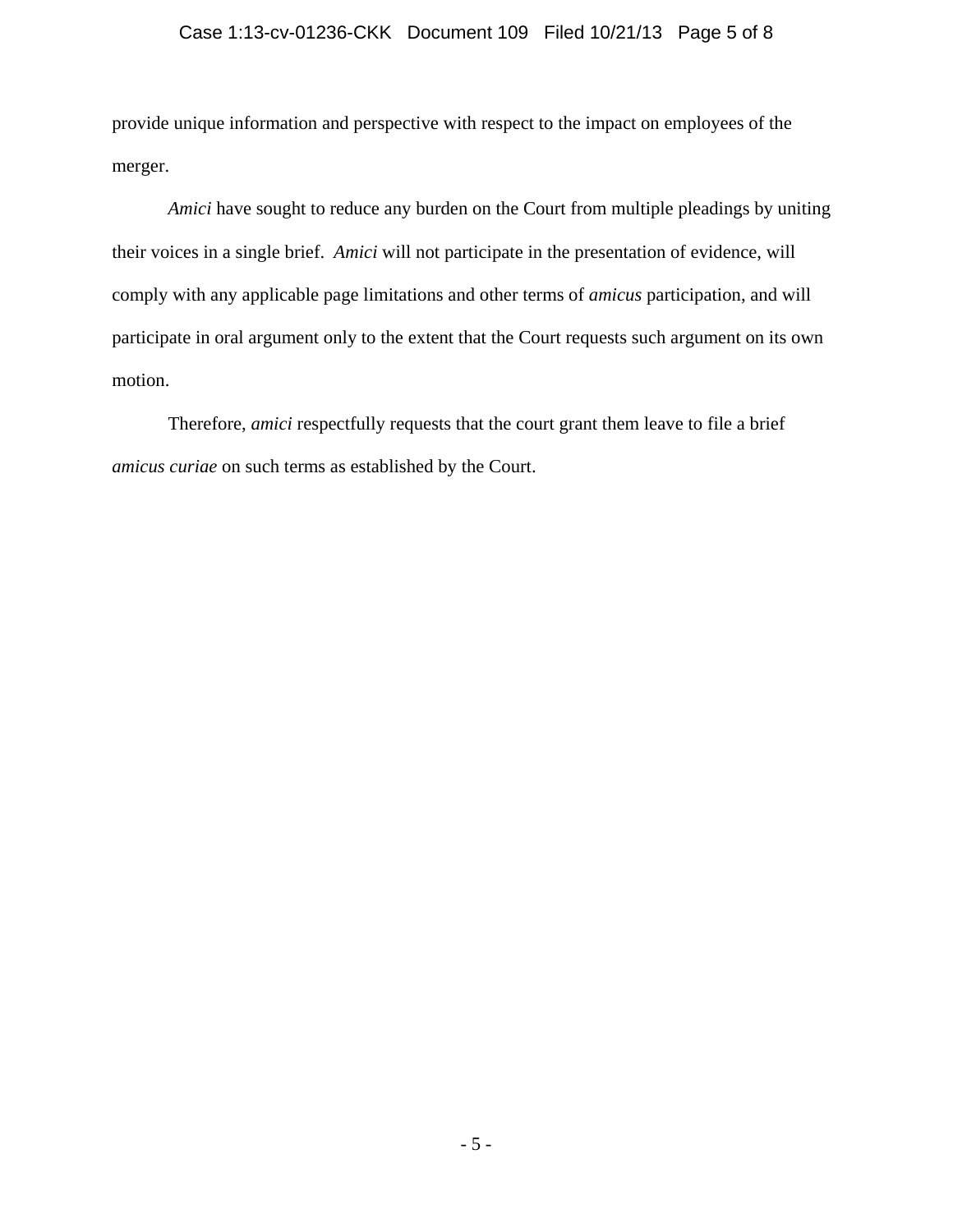Dated: October 21, 2013 Respectfully submitted,

 $/s$  Filberto Agusti Filiberto Agusti (DC Bar No. 270058) Robert Fleishman (DC Bar No. 175562) Edward Schwartz (DC Bar No 429690) Shannen W. Coffin (DC Bar No. 449197) Jeffrey Theodore (DC Bar No. 975975) **STEPTOE & JOHNSON LLP**  1330 Connecticut Ave., NW Washington, DC 20036 Tel: (202) 429-3000 Facsimile: (202) 261-0658 fagusti@steptoe.com rfleishman@steptoe.com eschwartz@steptoe.com scoffin@steptoe.com jtheodore@steptoe.com

 $/s/$  Edgar N. James Edgar N. James (DC Bar # 333013) Darin M. Dalmat (DC Bar # 978922) **JAMES & HOFFMAN, P.C**. 1130 Connecticut Avenue, NW Suite 950 Washington, D.C. 20036 Tel: (202) 496-0500 ejames@jamhoff.com dmdalmat@jamhoff.com

*Attorneys for the Allied Pilots Association* 

\_\_/s/ Robert S. Clayman\_\_\_\_\_\_\_\_\_\_ Robert S. Clayman (DC Bar #419631) N. Skelly Harper (DC Bar #1004509) **GUERRIERI, CLAYMAN, BARTOS & PARCELLI, P.C.**  1900 M Street, N.W. Washington, D.C. 20036 Tel: (202) 624-7400 Facsimile: (202) 624- 7420 rclayman@geclaw.com sharper@geclaw.com *Attorneys for Association of Professional Flight Attendants*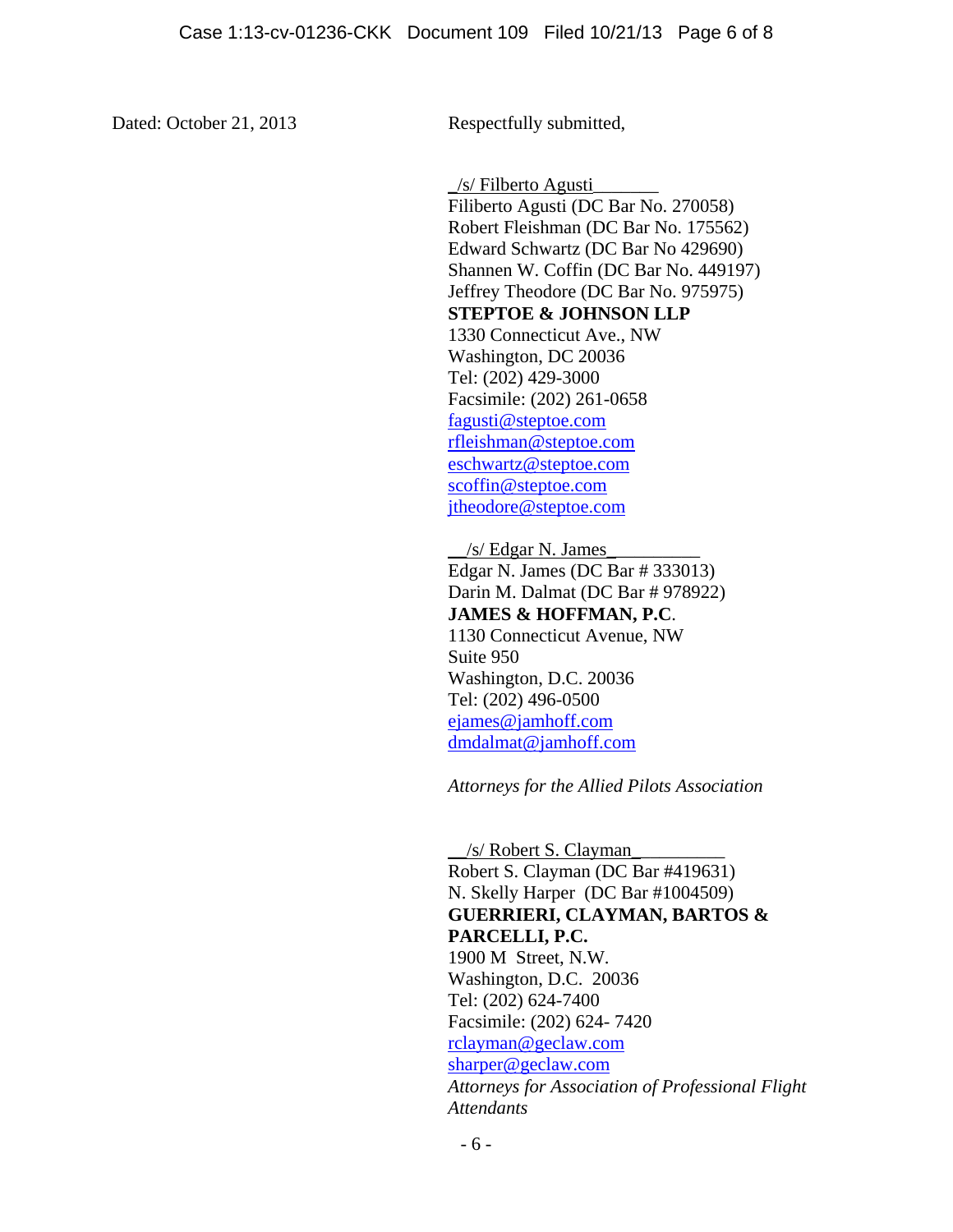\_\_/s/ Edward J. Gilmartin\_\_\_\_\_\_\_\_\_\_ Edward J. Gilmartin (DC Bar #388361) **General Counsel Association of Flight Attendants-CWA**  501 Third Street, N.W. Washington, D.C. 20001 Tel: 202-434-0577 egilmartin@afanet.org *Attorney for Association of Flight Attendants-CWA* 

 $\angle$ /s/ Mary K. O'Melveny Mary K. O'Melveny (DC Bar # 418890) General Counsel **Communications Workers of America, AFL-CIO**  501 Third Street NW Washington, DC 20001 Tel: (202) 434-1234 maryo@cwa-union.org *Attorney for Communications Workers of America, AFL-CIO*